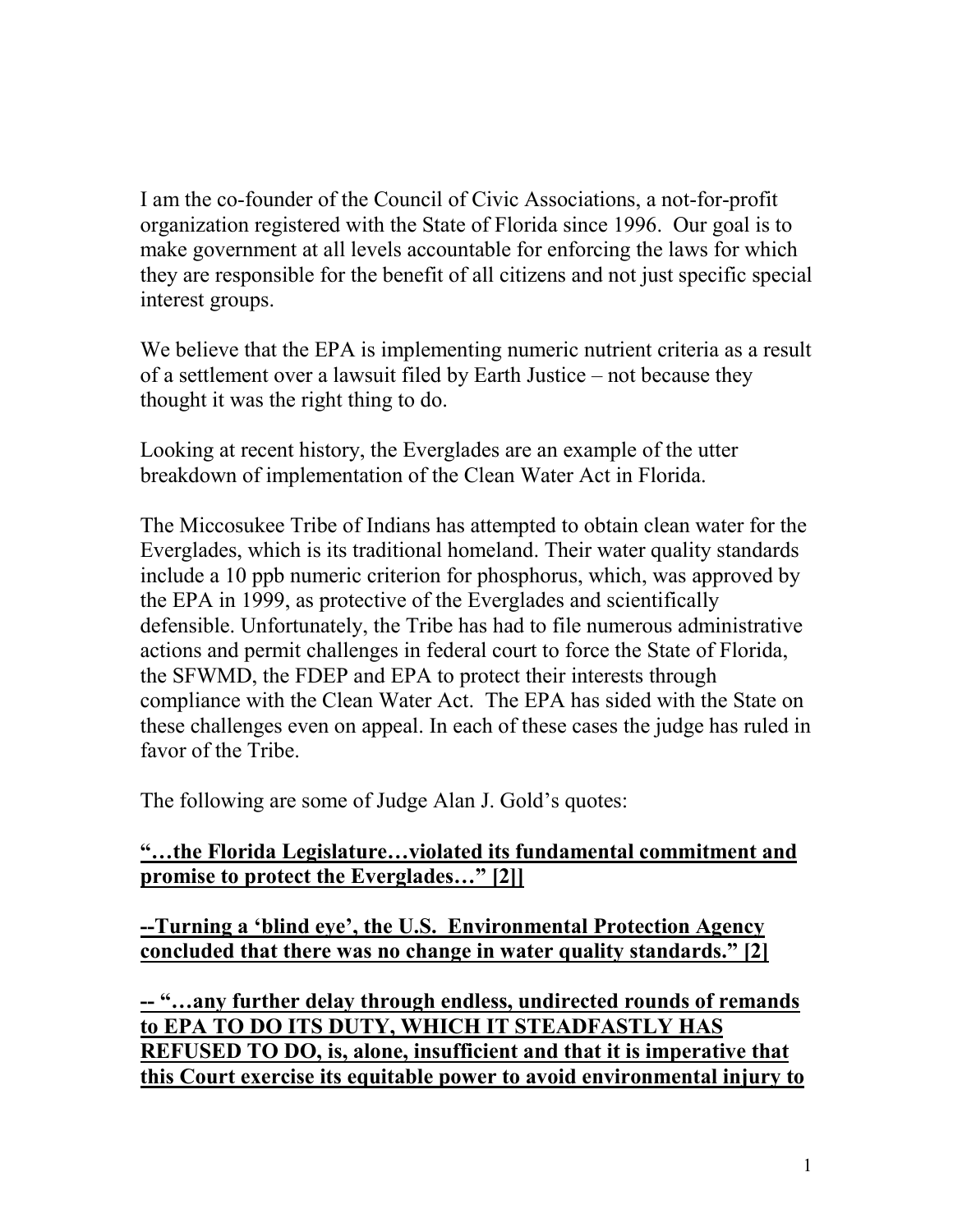# **the Everglades through…BLANKET EXEMPTIONS. [93] (Emphasis added)**

**\*\* "The 'effect' of the Amended EFA [Everglades Forever Act] is to replace the…phosphorus criterion with an escape clause that allows non-compliance…" [46]**

### **\*\* "…the Amended [Everglades Forever Act] changes Florida water quality standards by authorizing continuing violations…" [58]**

**\*\* "…the Rule…is layered with 'avoidance mechanisms'…" [62]**

### **\*\* "The EFA has condoned …a de facto moratorium on compliance…" [76]**

A numeric phosphorus criterion for the Everglades was established over a decade ago and yet the Everglades still receives an excess of 100 tons of phosphorus per year (based on EPA's own studies).

### **EPA Region 4 water managers have repeatedly refused to make the State of Florida incorporate enforceable discharge limits into the National Pollutant Discharge Elimination System permits for stormwater treatment areas.** EPA's track record is that they will "work with the Stakeholders to ease the implement impacts" which is code for essentially never requiring compliance/postponing compliance while the water resources continue to significantly deteriorate. In fact, Federal Judge Gold will be holding hearings in April to consider holding the EPA in "Contempt of Court" for their repeated failure(s) to protect the Everglades.

### **If EPA will not protect the Everglades with its already established numeric phosphorus criterion, why should we expect anything different?**

IN A MEMORANDUM, dated JULY 2, 2009 EPA ADMINISTRATOR LISA JACKSON STATES:

-- Clean and safe water is a priority for this Administration. The American public has a right to expect their water will be clean and EPA has an obligation to use its resources and authorities to the fullest to ensure this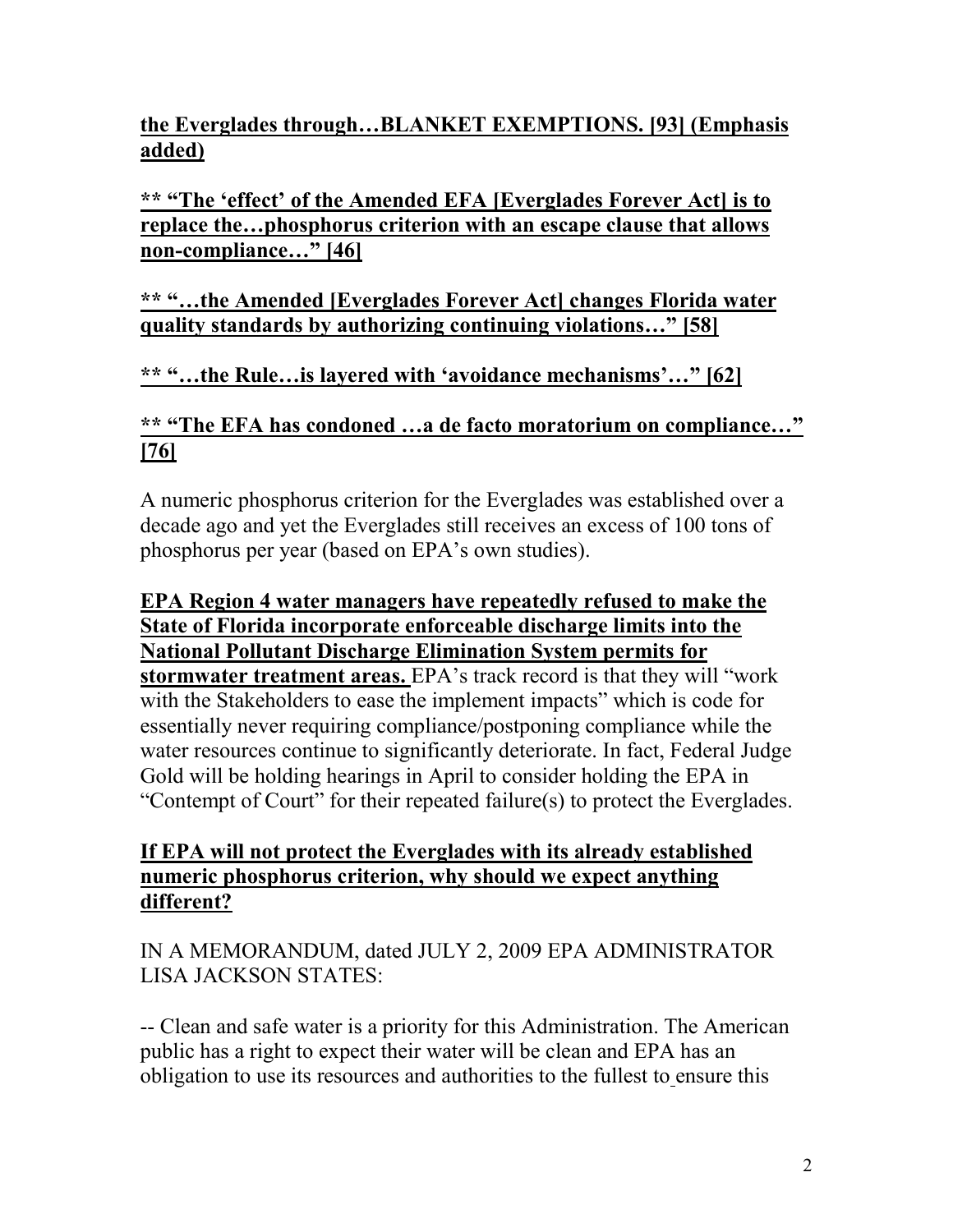result. Too many of our streams, lakes and rivers do not meet our water quality standards."

--"We are also falling short of this Administration's expectations for the effectiveness of our clean water enforcement programs.

--The first step is to improve transparency. Americans have a right to know how their government is doing in enforcing laws to protect the Nation's waters and government has an obligation to clearly inform the public about water quality and our actions to protect it. An informed public is our best ally in pressing for better compliance.

In a letter dated March 17, 2010, from Peter Silva, EPA Asst. Administrator for Water to Mike Sole he writes:

"**First, the Agency has decided to delay finalizing promulgation of the "downstream protection value," or DPVs with respect to downstream estuary protection and to address this issue in the 2011 estuary and coastal rulemaking. The downstream protection values are specific stream concentrations that were proposed to assure the maintenance and protection of water quality standards in downstream estuaries….The Agency is now committed to fold this aspect of establishing protective water quality criteria into the 2011 rulemaking.** …**Any Downstream protection values that EPA proposes in January 2011 will also be subject to review and public comment as part of that rulemaking process**."

**"Second, EPA will seek additional third party review of the scientific basis for water quality standards to protect downstream estuarine and coastal waters. We commit to consult with FDEP on the scope of third party review and will announce in early April the specific plans for that review."**

# **CCA OBJECTIONS:**

First, Mr. Silva's proposal to Mr. Sole left the public out of the loop contrary to Administrator Jackson's belief that the government's obligation is inform the public about water quality or actions to protect water quality or the need to improve transparency as the public can be the government's best ally.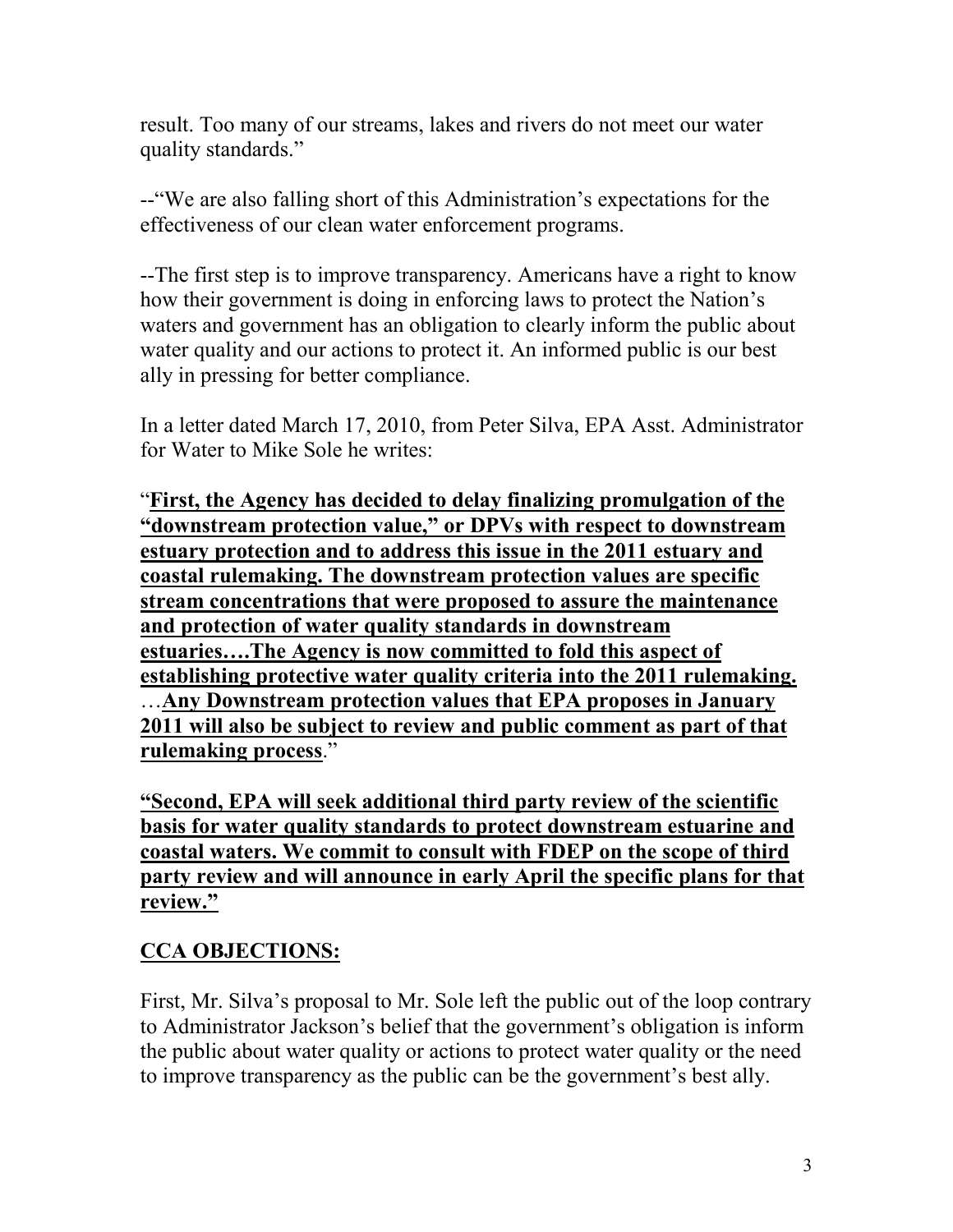Second, the EPA needs to be reminded that they decided that different regions of the state should have different values for surface waters because the inherent environmental differences in those regions. In other words, the EPA recognizes that various parts of the State are essentially different ecosystems. Well, why not look at the surface water systems within each region the same way? Don't just look at the lakes and streams, but also factor in the estuaries so that a holistic approach is taken; an ecosystem.

Third, Mr. Silva's proposal delays the nutrient criterion with another round of scientific review and another round of consultations with the State and another round of public hearings. This delay tactic and the separation of estuaries sounds political to us.

, Lastly, Jim Giatinna, Director of Region 4's Water protection Division response to Silva's suggestions was that [it was]…"good news". If the same managers who manipulated and suppressed scientific evaluations are still in charge why should the public expect anything different? We believe that even if nutrient criteria are established there will be no compliance, no enforcement. Without enforcement nutrient criteria is a toothless tiger. Who is going to do the enforcing? The State? The EPA? When the South Florida senior scientist spoke up on many of these same issues he was marginalized and what we see today is a South Florida office that is all but abandoned.

While some of the folks at this hearing are speaking against the establishment of protective criteria to satisfy the special interests of their clients, the silent majority wants clean, safe water AND FOR THE EPA TO DO ITS JOB! We are not buying the EPA's spin campaign.

The CCA HAS SPENT CONSIDERABLE ENERGY TRYING TO WORK THROUGH THE SYSTEM FOR CHANGE. TO THAT END, THE CCA has sent reports with support documents regarding the enforcement of existing laws to Senator Barbara Boxer, Chair, U.S. Senate Environmental and Public Works Committee, Representative Nick Rahall, Chair of the House Committee on Natural Resources, EPA Administrator Lisa Jackson, Mr. Bill Roderick, Deputy Inspector General of the Office of the Inspector General and the Council on Environmental Quality, the President's environmental arm. We have received no response from either committee chairs or agencies WHO HOLD POSITIONS OF AUTHORITY…WHO COULD ACT BUT WHO APPEAR TO NOT BE TRULY INTERESTED